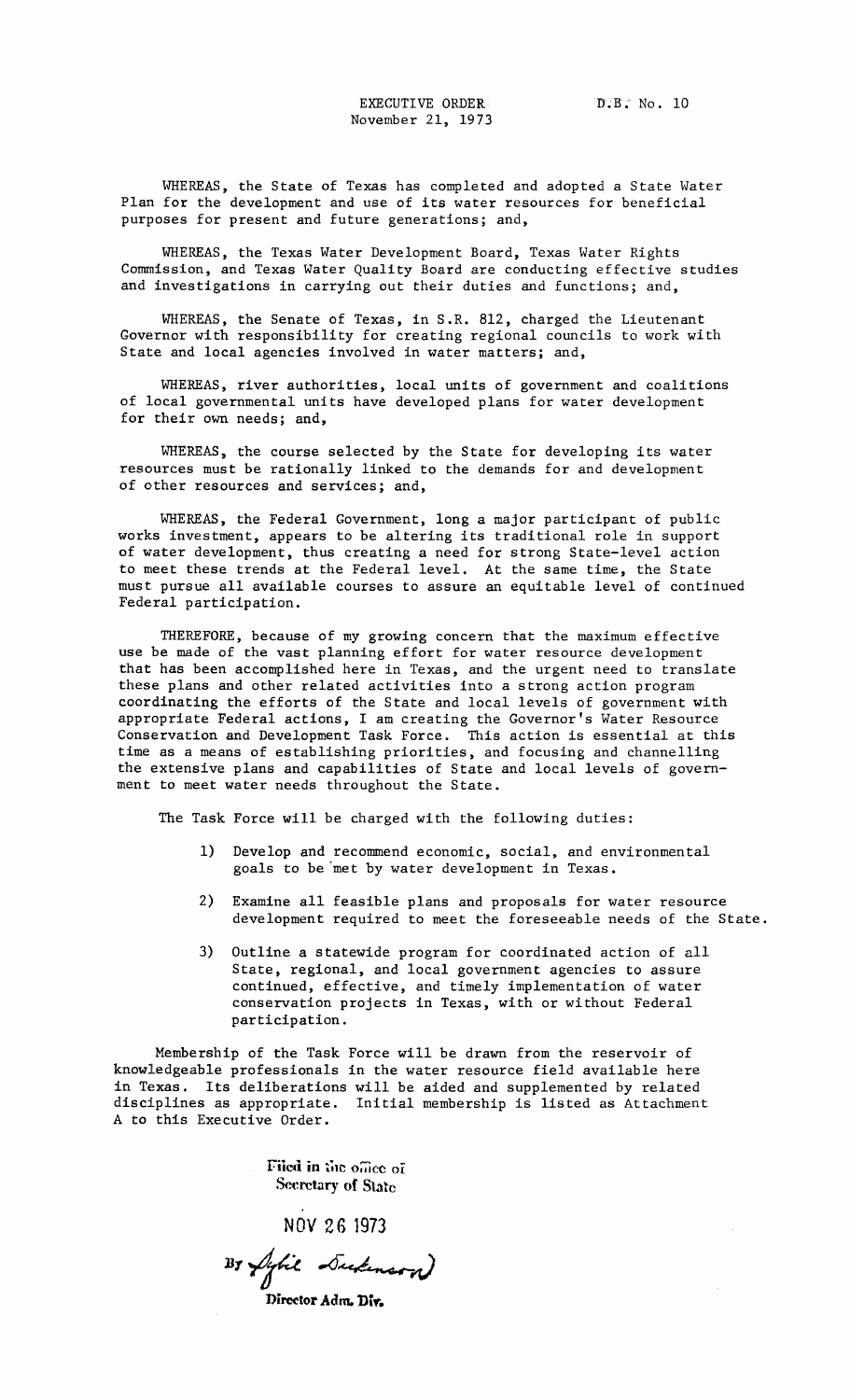Page 2

The Task Force will operate in a personal advisory capacity to me. The Director of the Division of Planning Coordination will chair the Task Foree, and will provide staff from the Division as required.

The first meeting of the Task Force will be held here in Austin on November 27th and 28th, 1973. The urgency of its mission is great, and <sup>I</sup> wlll work closely with its membership as its program evolves.

The Task Force will report its findings, recommendations and conclusions to me and make such interim reports as may be requested.

This Executive Order shall be effective immediately and shall remain in effect until modified or rescinded by me.

GIVEN UNDER MY HAND THIS 21st day of November, 1973



 $.$   $\sim$   $\sim$ ,." /' *Ii 11;1* /1/' "/ t' , DOLPH BRISCOE

/ Governor of Texas

Filed in the office of Secretary of State

NOV 26 '1973

 $B$ y fight Dudeners)

Director Adm. **Div.**

Filed in the Office of Secretary of State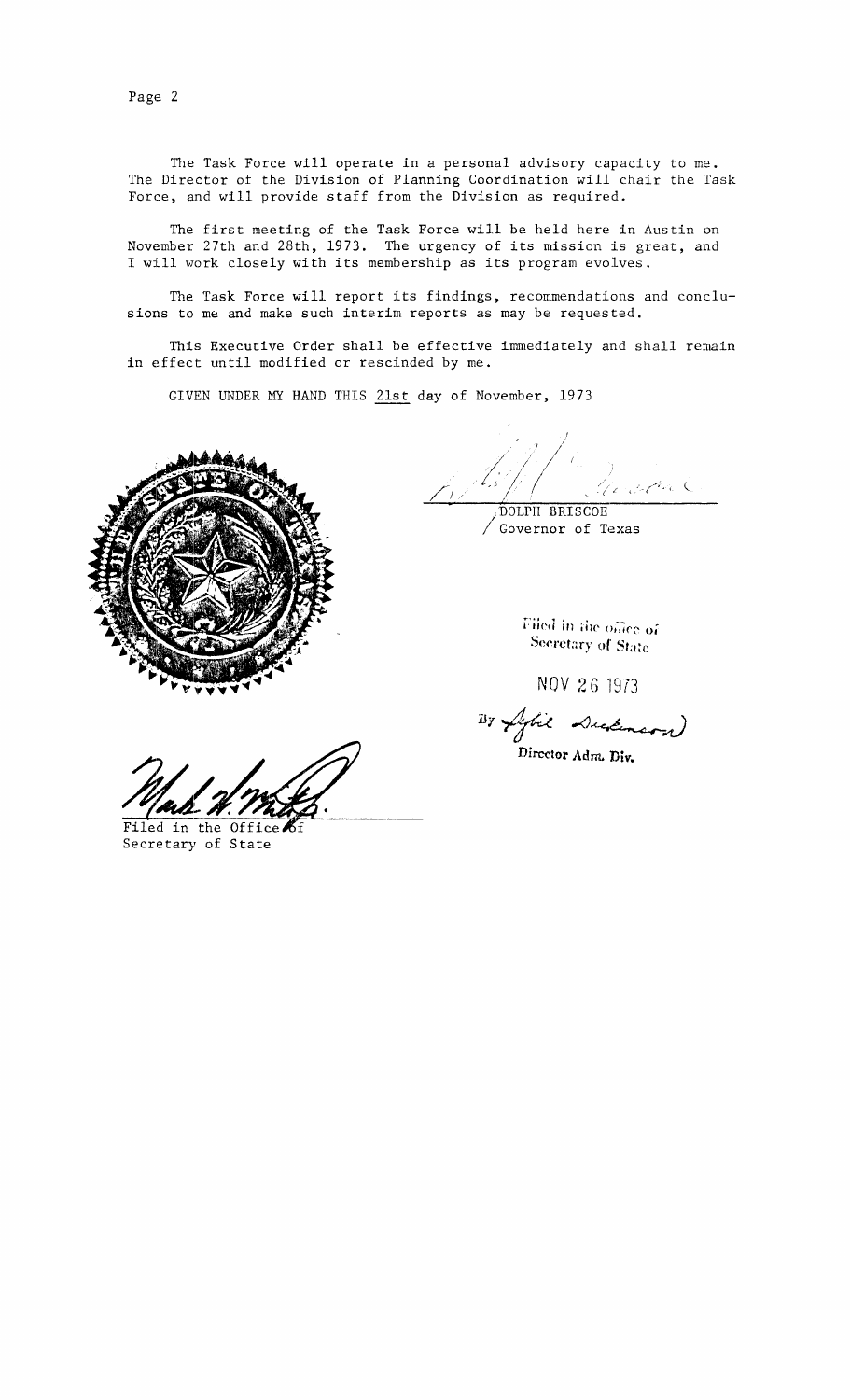## Attachment A

Members, Governor's Water Resource Conservation and Development Task Force

Harry Burleigh, Executive Director Texas Water Development Board 301 West 2nd Street Austin, Texas 78701

Joe Carter, Chairman Texas Water Rights Commission P. O. Box 13207, Capitol Station Austin, Texas 78711

Hugh Yantis, Executive Director Texas Water Quality Board 314 West 11th Street Austin, Texas 78701

David Brune, General Manager Trinity River Authority of Texas P. O. Box 5768 Arlington, Texas 76011

J. W. (Buck) Buchanan, Manager North Plains Water Conservation District No. 2 Box 935 Dumas, Texas 79029

Harry Bozeman, Director of Utilities City of Amarillo P. O. Box 1971 Amarillo, Texas 79105

Atlee M. Cunningham, Director of Waterworks City of Corpus Christi P. O. Box 9277 Corpus Christi, Texas 78403

E. W. Easterling, Attorney Lower Neches Valley Authority 1130 San Jacinto Building Beaumont, Texas 77701

Charles F. Herring, General Manager Lower Colorado River Authority Box 220 Austin, Texas 78763

Henry J. Graeser, Director Water Utilities, City of Dallas 500 South Ervan, Room 201A Dallas, Texas 75201

W. Ralph Hardy Assistant City Manager (Natural Resources) City of Fort Worth Fort Worth, Texas 76101

John Hickerson, Manager El Paso Water Utilities Public Service Board City of £1 Paso Box 511 **El** Paso, Texas 79999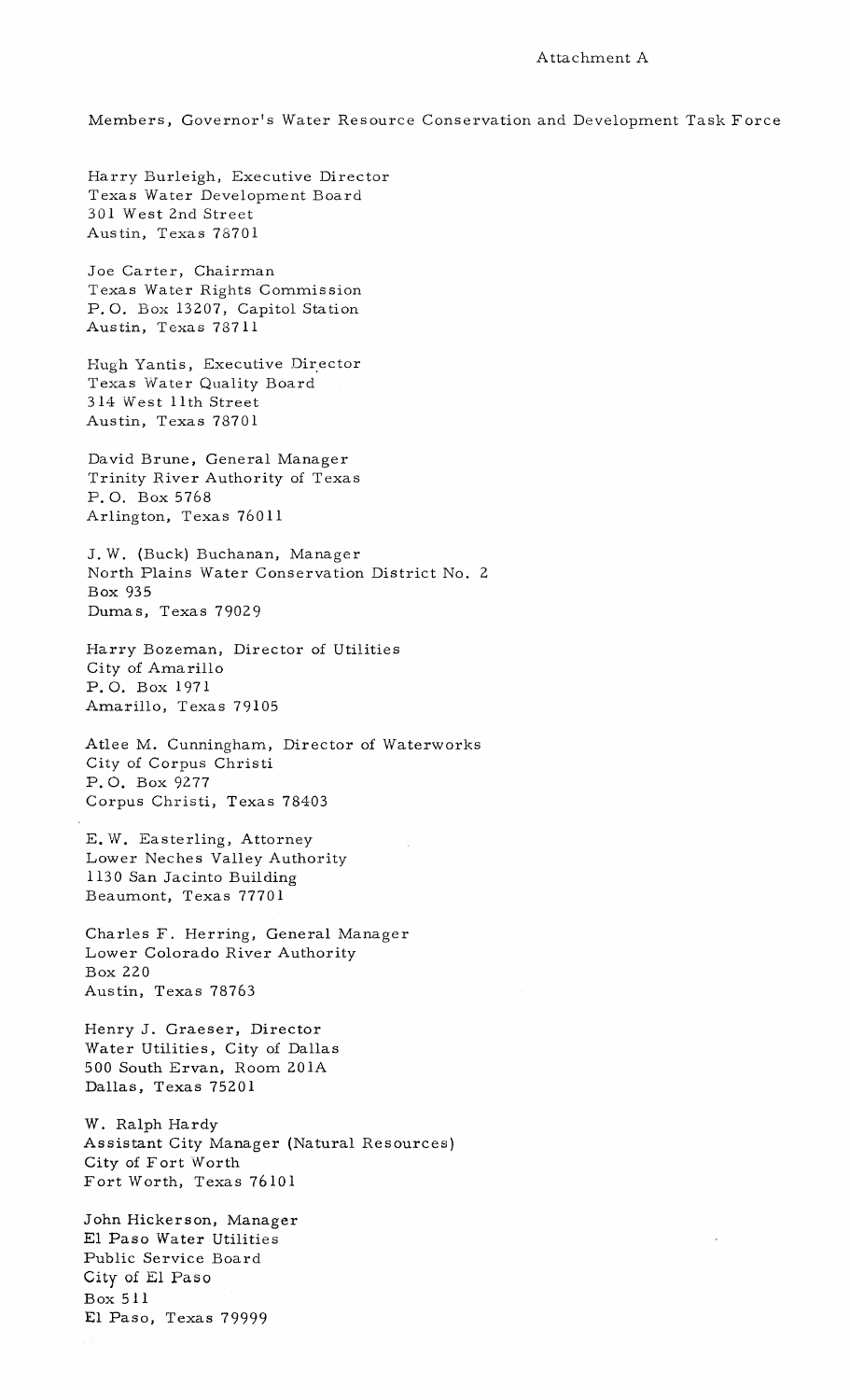Owen H. lvie, Manager Colorado River Municipal Water District Box 869 Big Spring, Texas 79720 E. B. Cape, Director of Public Works City of Houston City Hall Houston, Texas 77002 W. D. Parish, Manager Hidalgo and Cameron Counties Water Control and Improvement District No. 9 Box 237 Mercedes, Texas 78570 Fred N. Pfeiffer, General Manager San Antonio River Authority 430 Three A Life Building San Antonio, Texas 78205 Frank A. Rayner, Manager High Plains Underground Water Conservation District No. 1 1628 - 15th Street Lubbock, Texas 79401 Carl W. Reihn, Executive Director North Texas Municipal Water District Drawer C Wylie, Texas 75098 John W. Simmons, General Manager Sabine River Authority of Texas P. O. Box 579 Orange, Texas 77630 John H. Specht, General Manager Guadalupe -Blanco River Authority Box 271 Seguin, Texas 78155 Robert P. Van Dyke, Manager City Water Board P. O. Box 2449 San Antonio, Texas 78206 Walter J. Wells, General Manager Brazos River Authority P. O. Box 7555 Waco, Texas 76710 Maj. Gen. John W. White USAF (Ret.) Executive Director Nueces River Authority Box 349 Uvalde, Texas 78801 W. R. Farquhar, Jr., General Manager Lavaca-Navidad River Authority Box 788 LEdna, Texas 77957

2